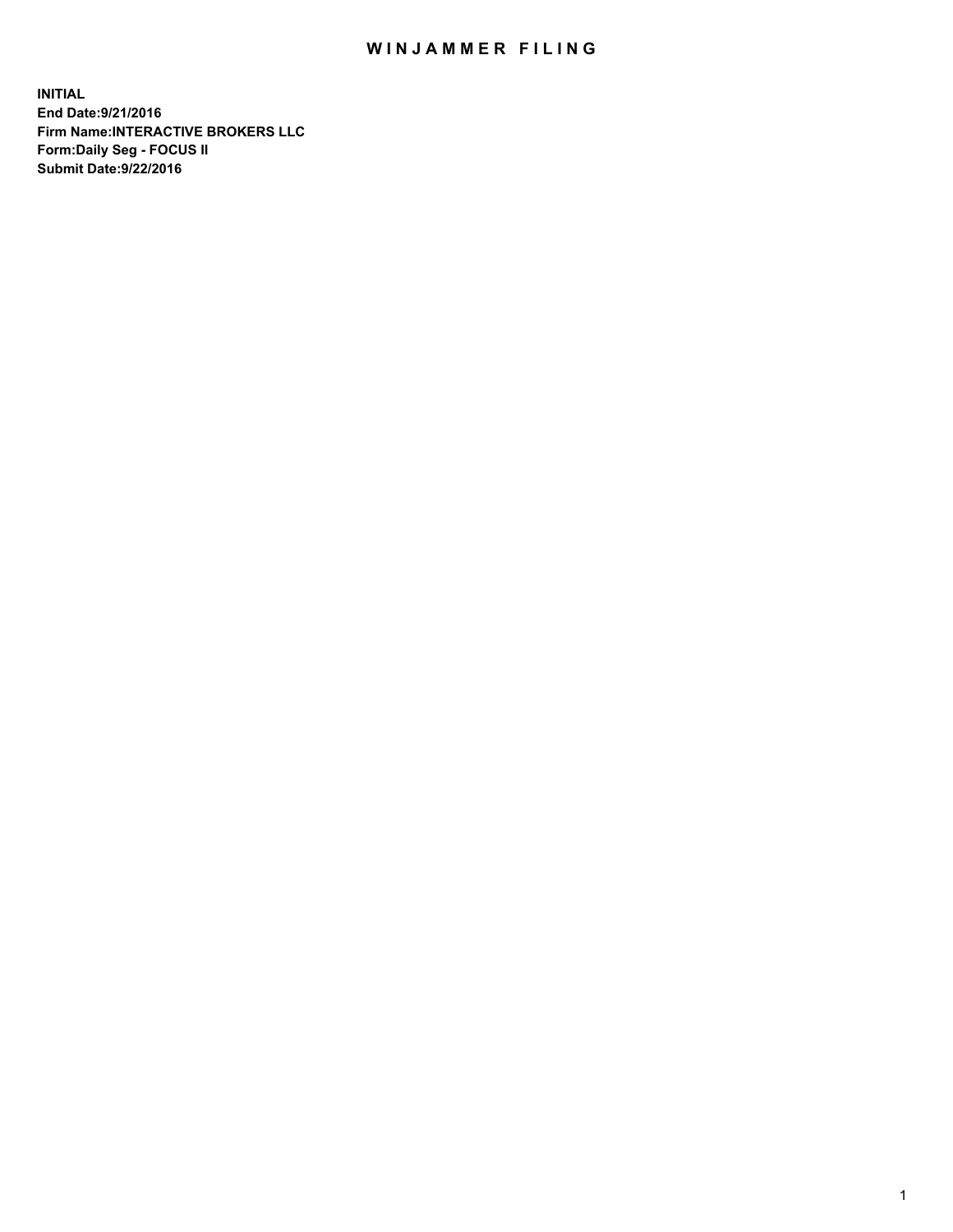## **INITIAL End Date:9/21/2016 Firm Name:INTERACTIVE BROKERS LLC Form:Daily Seg - FOCUS II Submit Date:9/22/2016 Daily Segregation - Cover Page**

| Name of Company<br><b>Contact Name</b><br><b>Contact Phone Number</b><br><b>Contact Email Address</b>                                                                                                                                                                                                                          | <b>INTERACTIVE BROKERS LLC</b><br><b>James Menicucci</b><br>203-618-8085<br>jmenicucci@interactivebrokers.c<br>om |
|--------------------------------------------------------------------------------------------------------------------------------------------------------------------------------------------------------------------------------------------------------------------------------------------------------------------------------|-------------------------------------------------------------------------------------------------------------------|
| FCM's Customer Segregated Funds Residual Interest Target (choose one):<br>a. Minimum dollar amount: ; or<br>b. Minimum percentage of customer segregated funds required:%; or<br>c. Dollar amount range between: and; or<br>d. Percentage range of customer segregated funds required between:% and%.                          | $\overline{\mathbf{0}}$<br>0<br>155,000,000 245,000,000<br>0 <sub>0</sub>                                         |
| FCM's Customer Secured Amount Funds Residual Interest Target (choose one):<br>a. Minimum dollar amount: ; or<br>b. Minimum percentage of customer secured funds required:%; or<br>c. Dollar amount range between: and; or<br>d. Percentage range of customer secured funds required between: % and %.                          | $\overline{\mathbf{0}}$<br>0<br>80,000,000 120,000,000<br>00                                                      |
| FCM's Cleared Swaps Customer Collateral Residual Interest Target (choose one):<br>a. Minimum dollar amount: ; or<br>b. Minimum percentage of cleared swaps customer collateral required:% ; or<br>c. Dollar amount range between: and; or<br>d. Percentage range of cleared swaps customer collateral required between:% and%. | $\overline{\mathbf{0}}$<br>$\overline{\mathbf{0}}$<br>0 <sub>0</sub><br><u>00</u>                                 |

Attach supporting documents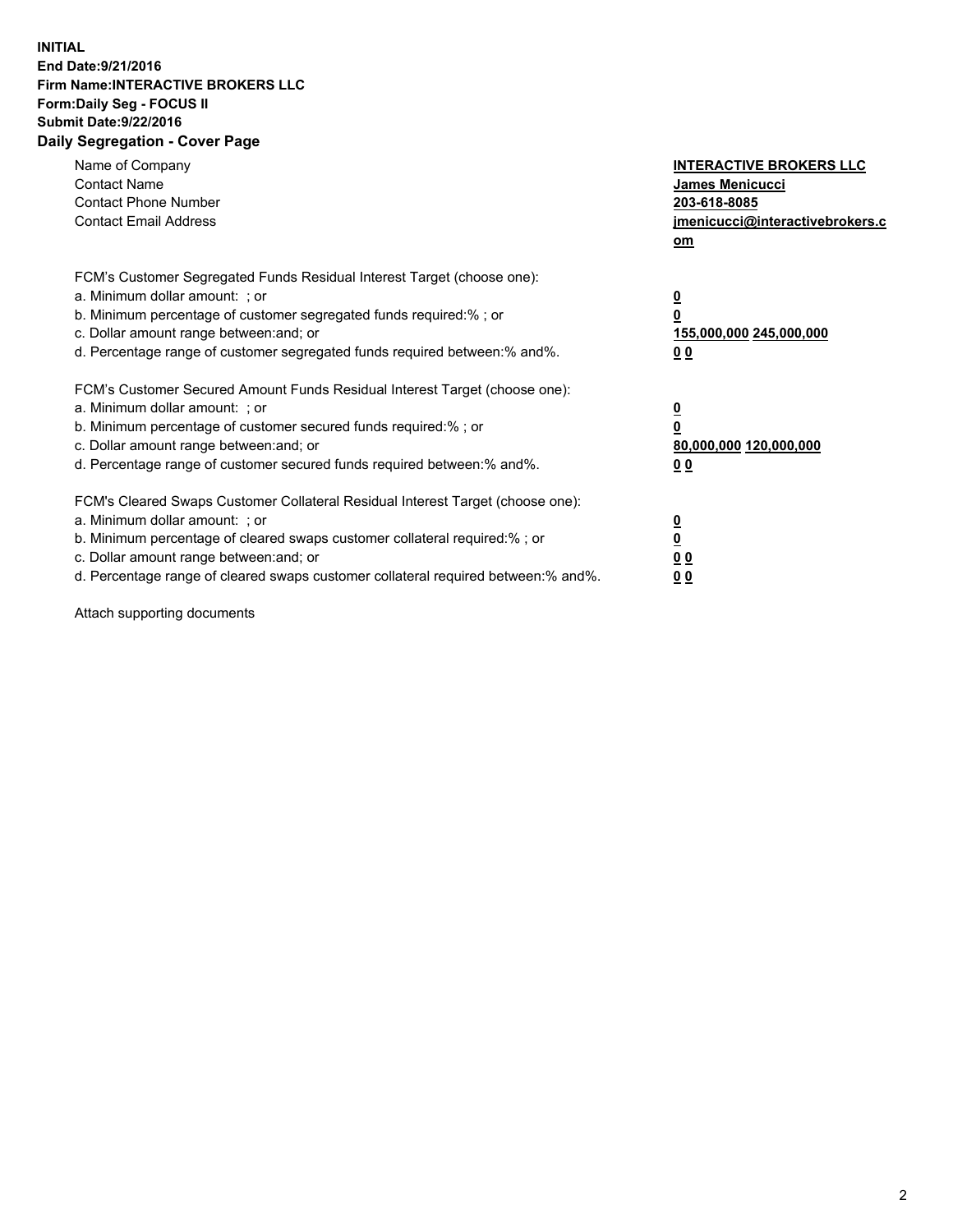## **INITIAL End Date:9/21/2016 Firm Name:INTERACTIVE BROKERS LLC Form:Daily Seg - FOCUS II Submit Date:9/22/2016 Daily Segregation - Secured Amounts**

|     | Foreign Futures and Foreign Options Secured Amounts                                         |                                  |
|-----|---------------------------------------------------------------------------------------------|----------------------------------|
|     | Amount required to be set aside pursuant to law, rule or regulation of a foreign            | $0$ [7305]                       |
|     | government or a rule of a self-regulatory organization authorized thereunder                |                                  |
| 1.  | Net ledger balance - Foreign Futures and Foreign Option Trading - All Customers             |                                  |
|     | A. Cash                                                                                     | 370,465,683 [7315]               |
|     | B. Securities (at market)                                                                   | $0$ [7317]                       |
| 2.  | Net unrealized profit (loss) in open futures contracts traded on a foreign board of trade   | 9,361,937 [7325]                 |
| 3.  | Exchange traded options                                                                     |                                  |
|     | a. Market value of open option contracts purchased on a foreign board of trade              | 234,272 [7335]                   |
|     | b. Market value of open contracts granted (sold) on a foreign board of trade                | -86,198 [7337]                   |
| 4.  | Net equity (deficit) (add lines 1.2. and 3.)                                                | 379,975,694 [7345]               |
| 5.  | Account liquidating to a deficit and account with a debit balances - gross amount           | 3,288,355 [7351]                 |
|     | Less: amount offset by customer owned securities                                            | 0 [7352] 3,288,355 [7354]        |
| 6.  | Amount required to be set aside as the secured amount - Net Liquidating Equity              | 383,264,049 [7355]               |
|     | Method (add lines 4 and 5)                                                                  |                                  |
| 7.  | Greater of amount required to be set aside pursuant to foreign jurisdiction (above) or line |                                  |
|     |                                                                                             | 383,264,049 [7360]               |
|     | 6.                                                                                          |                                  |
|     | FUNDS DEPOSITED IN SEPARATE REGULATION 30.7 ACCOUNTS                                        |                                  |
| 1.  | Cash in banks                                                                               |                                  |
|     | A. Banks located in the United States                                                       | 500,000 [7500]                   |
|     | B. Other banks qualified under Regulation 30.7                                              | 0 [7520] 500,000 [7530]          |
| 2.  | Securities                                                                                  |                                  |
|     | A. In safekeeping with banks located in the United States                                   | 419,790,110 [7540]               |
|     | B. In safekeeping with other banks qualified under Regulation 30.7                          | 0 [7560] 419,790,110 [7570]      |
| 3.  | Equities with registered futures commission merchants                                       |                                  |
|     | A. Cash                                                                                     | $0$ [7580]                       |
|     | <b>B.</b> Securities                                                                        | $0$ [7590]                       |
|     | C. Unrealized gain (loss) on open futures contracts                                         | $0$ [7600]                       |
|     | D. Value of long option contracts                                                           | $0$ [7610]                       |
|     | E. Value of short option contracts                                                          | 0 [7615] 0 [7620]                |
| 4.  | Amounts held by clearing organizations of foreign boards of trade                           |                                  |
|     | A. Cash                                                                                     | $Q$ [7640]                       |
|     | <b>B.</b> Securities                                                                        | $0$ [7650]                       |
|     | C. Amount due to (from) clearing organization - daily variation                             | $0$ [7660]                       |
|     | D. Value of long option contracts                                                           | $0$ [7670]                       |
|     | E. Value of short option contracts                                                          | 0 [7675] 0 [7680]                |
| 5.  | Amounts held by members of foreign boards of trade                                          |                                  |
|     | A. Cash                                                                                     | 79,233,131 [7700]                |
|     | <b>B.</b> Securities                                                                        | $0$ [7710]                       |
|     | C. Unrealized gain (loss) on open futures contracts                                         | 11,262,739 [7720]                |
|     | D. Value of long option contracts                                                           | 234,270 [7730]                   |
|     | E. Value of short option contracts                                                          | -86,198 [7735] 90,643,942 [7740] |
| 6.  | Amounts with other depositories designated by a foreign board of trade                      | $0$ [7760]                       |
| 7.  | Segregated funds on hand                                                                    | $0$ [7765]                       |
| 8.  | Total funds in separate section 30.7 accounts                                               | 510,934,052 [7770]               |
| 9.  | Excess (deficiency) Set Aside for Secured Amount (subtract line 7 Secured Statement         | 127,670,003 [7380]               |
|     | Page 1 from Line 8)                                                                         |                                  |
| 10. | Management Target Amount for Excess funds in separate section 30.7 accounts                 | 80,000,000 [7780]                |
| 11. | Excess (deficiency) funds in separate 30.7 accounts over (under) Management Target          | 47,670,003 [7785]                |
|     |                                                                                             |                                  |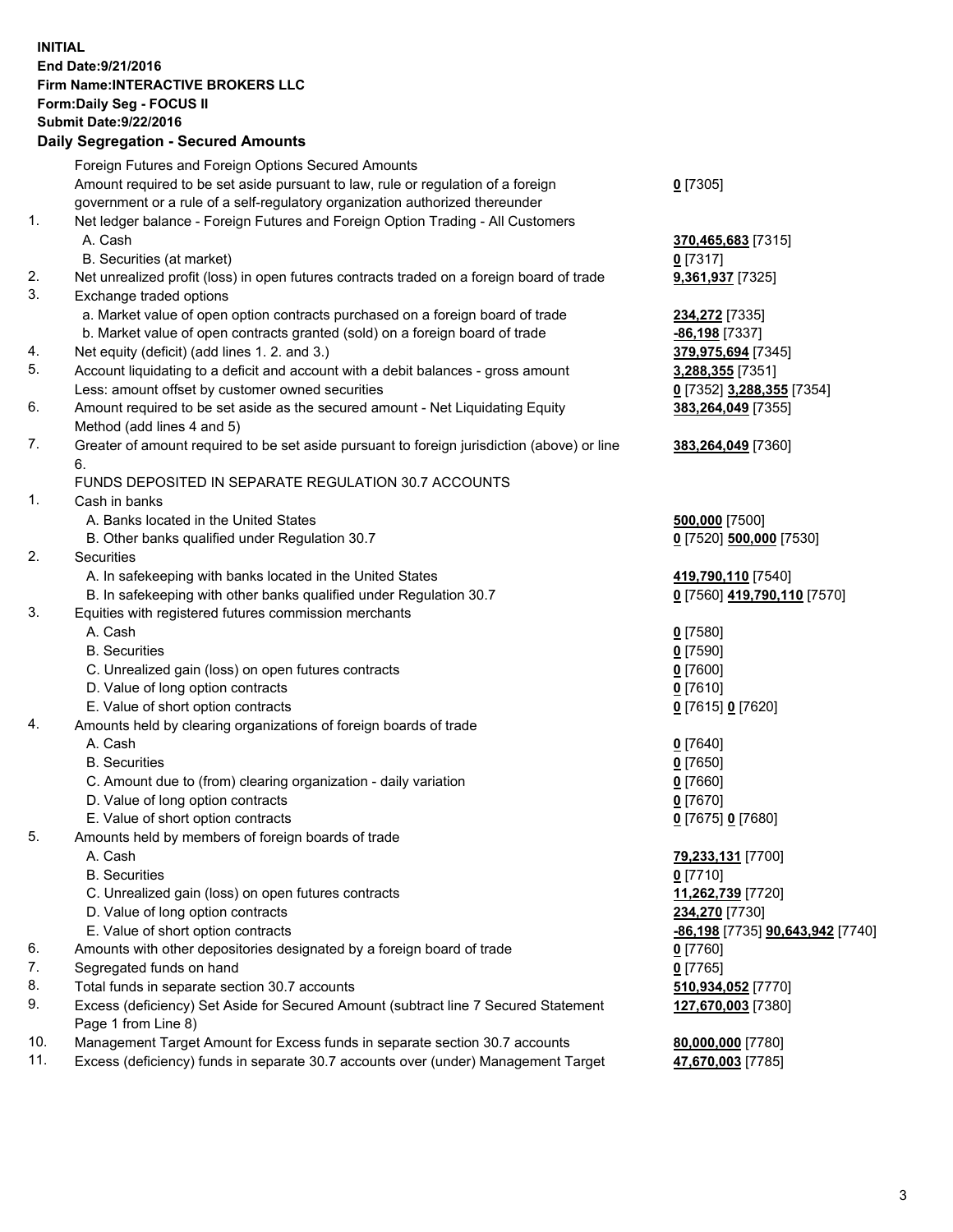**INITIAL End Date:9/21/2016 Firm Name:INTERACTIVE BROKERS LLC Form:Daily Seg - FOCUS II Submit Date:9/22/2016 Daily Segregation - Segregation Statement** SEGREGATION REQUIREMENTS(Section 4d(2) of the CEAct) 1. Net ledger balance A. Cash **3,014,298,182** [7010] B. Securities (at market) **0** [7020] 2. Net unrealized profit (loss) in open futures contracts traded on a contract market **-23,656,615** [7030] 3. Exchange traded options A. Add market value of open option contracts purchased on a contract market **126,486,271** [7032] B. Deduct market value of open option contracts granted (sold) on a contract market **-182,681,046** [7033] 4. Net equity (deficit) (add lines 1, 2 and 3) **2,934,446,792** [7040] 5. Accounts liquidating to a deficit and accounts with debit balances - gross amount **44,321** [7045] Less: amount offset by customer securities **0** [7047] **44,321** [7050] 6. Amount required to be segregated (add lines 4 and 5) **2,934,491,113** [7060] FUNDS IN SEGREGATED ACCOUNTS 7. Deposited in segregated funds bank accounts A. Cash **108,120,519** [7070] B. Securities representing investments of customers' funds (at market) **2,043,171,260** [7080] C. Securities held for particular customers or option customers in lieu of cash (at market) **0** [7090] 8. Margins on deposit with derivatives clearing organizations of contract markets A. Cash **32,067,460** [7100] B. Securities representing investments of customers' funds (at market) **1,051,576,873** [7110] C. Securities held for particular customers or option customers in lieu of cash (at market) **0** [7120] 9. Net settlement from (to) derivatives clearing organizations of contract markets **-24,822,699** [7130] 10. Exchange traded options A. Value of open long option contracts **126,457,087** [7132] B. Value of open short option contracts **-182,672,384** [7133] 11. Net equities with other FCMs A. Net liquidating equity **0** [7140] B. Securities representing investments of customers' funds (at market) **0** [7160] C. Securities held for particular customers or option customers in lieu of cash (at market) **0** [7170] 12. Segregated funds on hand **0** [7150] 13. Total amount in segregation (add lines 7 through 12) **3,153,898,116** [7180] 14. Excess (deficiency) funds in segregation (subtract line 6 from line 13) **219,407,003** [7190] 15. Management Target Amount for Excess funds in segregation **155,000,000** [7194] **64,407,003** [7198]

16. Excess (deficiency) funds in segregation over (under) Management Target Amount Excess